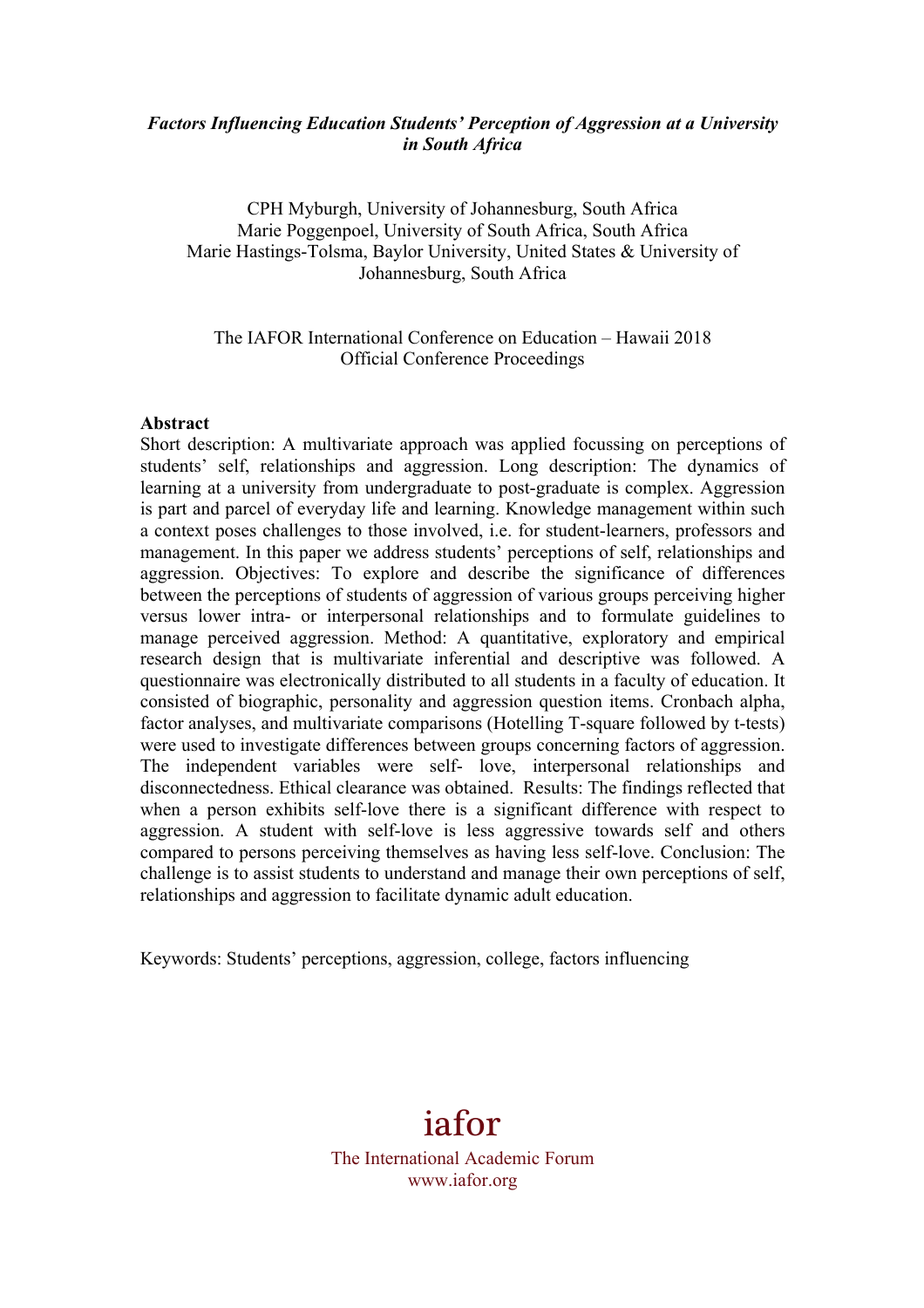### **Introduction**

When one approaches a researcher-academic with a request to define the concept "aggression", one is immediately confronted with the evasiveness and complexity of defining this specific concept. In spite of this it is often obvious when looking at even a toddler in role play that it is not difficult to identify the manifestations of aggression. The difficulty to define aggression can be amongst others ascribed to the often subtle manifestations, the multi-facet-ness, and the almost dubious presentation of variability and often indirectness of approaches. Nevertheless persons are usually able to identify when aggression is presenting. In the instance of making a distinction between aggression and assertiveness we observed that persons find it troublesome, confusing and difficult to separate these two concepts from each other.

We also observed that aggression is part and parcel of everyday life. It is difficult to consider any day without aggression. Aggression is experienced daily ranging from subtle manifestations of aggression to extreme acts of contravening own or another person's human rights. If this is coupled to the fact that no person (man) according to Buber 1957 (Stanford Encyclopedia of Philosophy, 2014) is an island and that all behaviour is motivated (Cherry, 2015) one is confronted directly with the reality that to be alive is to experience aggression. One is distinctly brought to the realization that aggression can manifest in a positive manner when for example survival is at stake, but more than often in a negative and destructive manner when a person's mental health is challenged on a wide front.

Education students at a university are not isolated from the reality of the experiencing of aggression. Further, these students are preparing themselves for a career in which they will most probably be confronted daily with aggression. They will and are also experiencing their own aggression and that it can be turned on themselves or on others. Education students are and also will be in future subjected to aggression from others, such as learners in their classes, or colleagues or management and even their own friends and family members.

### **Aggression in the context of intra- and interpersonal relationships**

Aggression manifest through relationships, whether intrapersonal or interpersonal. It is human beings within relationships that can exert or experience aggression (Mayer, 1997; Kaukiainen, Salmivalli, Bjorkqvist, Osterman, Lahtinen, Kostamo & Lagerspetz 2001). Human aggression is dependent and tapered within the context of morals, values, previous experiences, social and family contexts, traditions, religious orientation, spirituality and many more indicators that are at play where human beings interact. Thus in this regard the self and value placed on the self by an individual is central. Aspects such as self-respect, caring for oneself, having passion for oneself, and self-value is crucial (Pietersma & Dijkstra, 2012; MacDonald, 2015; Santilli, 2015). Aligned with this and in line with Buber's (1957) statement that no person can live in isolation, are relationships with others. The question of how persons perceive themselves is pivotal. Are they on the one hand perceiving themselves as approachable by others, are they perceived as being friendly, caring and supportive towards others? Or on the other hand, how do other persons perceive them? Aggression is a fact of life where interaction is taking place between human beings. All interactions, whether intra- or interpersonal, do not always develop smoothly. In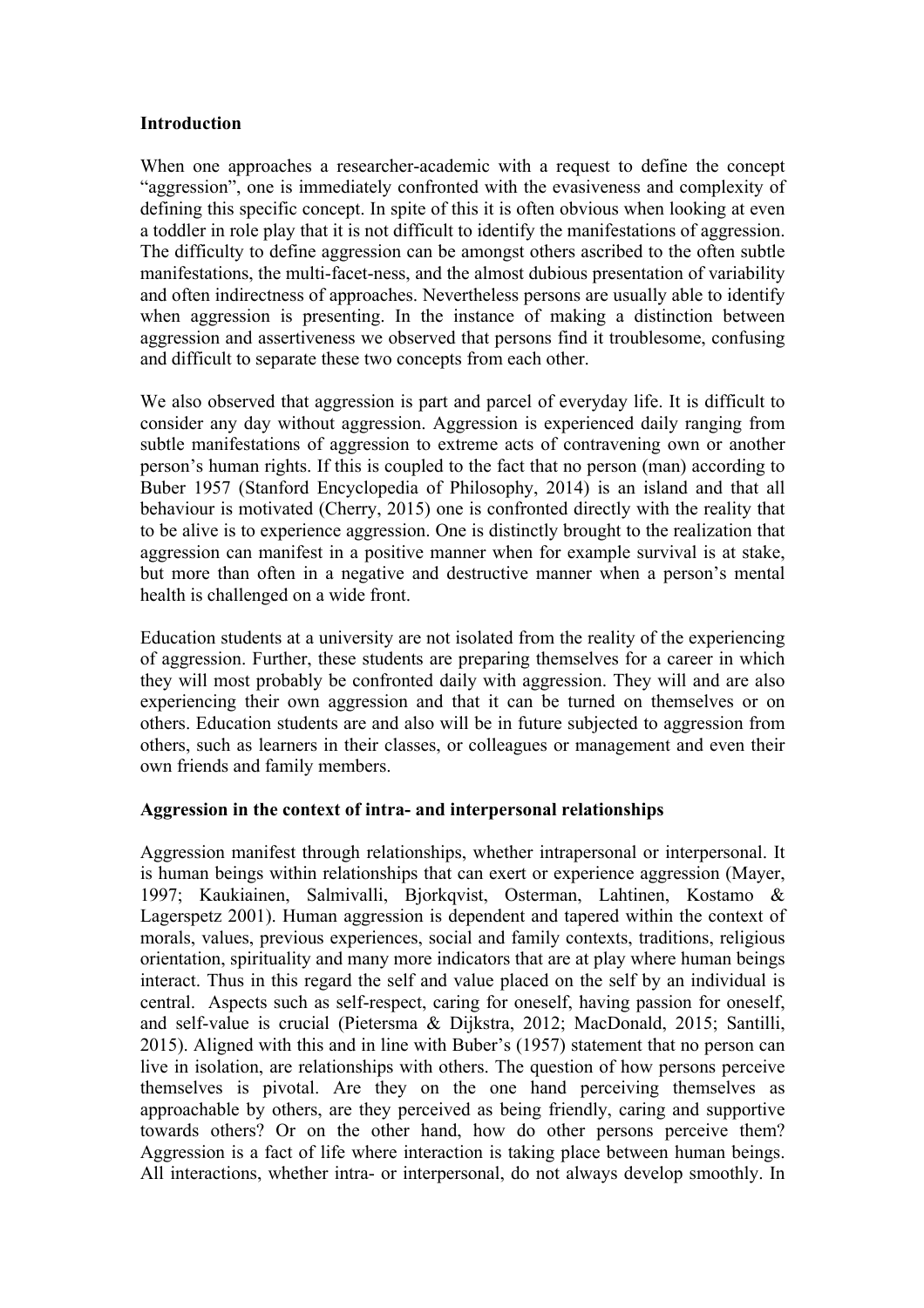this regard interaction and the quality of interaction with others can be perceived as challenging and less constructive when they view themselves as "loners", or as being over submissive and complaisant.

### **Demarcation of aggression**

Although it is difficult to define the concept aggression, we pose some working definitions to place aggression within the context of this paper.

Aggression is viewed as behaviour, including hostile, injurious or destructive behaviour, directed to another individual or the self, with the intent to harm (Mayer, 1997; Anderson & Huesmann, 2003). Aggression can be classified into different types of aggression: active overt aggression, verbal aggression, direct and physical aggression, and argumentative aggression.

Active overt aggression refers to the behaviour of a person intended to harm another person physically, psychologically or to damage or destroy or to take a person's property (Kaukiainen, et al, 2001; Kumar & Mittel, 2014); Oade, 2015). Verbal aggression refers to attacking the self-concepts of other persons rather than their positions and include name-calling, threats, ultimatums, negativity, resentment and suspicion (Bjorkqvist, Lagerspetz & Osterman, 1992; Kaukiainen, et al, 2001; Infante & Rancer, 2012; Academy of Pediatrics, 2010). Direct and physical aggression refers to a direct means of aggression taking place in in face-to-face situations and include menacing gestures, swings at people, grabbing at clothing, striking, pushing, scratching, pulling hair, attacking, hitting, kicking, tripping, shoving and taking things (Bjorkqvist, Lagerspetz & Osterman, 1992, Kaukiainen, et al, 2001). Argumentative aggression involves attacking the positions other persons take on given issues and include a predisposition to recognize controversial issues, advocate positions and refute opposing positions (Infante & Rancer, 2012).

As can be seen from the above, aggression can manifest as verbal and physical; it can be direct or indirect; it can be covert or overt; or it can be explicit or evasive. Nevertheless all manifestations are within the context of intra- or interpersonal relationships. Aggression can manifest through bad mouthing someone else, spreading rumours, and telling secrets of a person to others, criticising others, giving negative names to another person, being seen as a hothead, influencing someone to dislike another person and teasing. Further there can be a willingness to get into arguments, a tendency to yell at others and to shut others out of a group. Aggression can also manifest through the taking of others' property without permission, the telling of false stories, the writing of notes about others, and the planning to bother another person. On the physical side aggression can be that one is seen as getting into fights more frequently as compared to others, threatening others, the kicking of another person, being viewed by others as aggressive and pushing others to the ground.

It stands for reason that intra- and interpersonal relationships within the context of this paper are viewed as influencing, demarcating and even determining the manifestations of aggression. Aggression in our view is dependent on the level refinement, sophistication and elegance of intra- and interpersonal relationships. When a person on the one hand is experiencing a mentally healthy and fulfilling life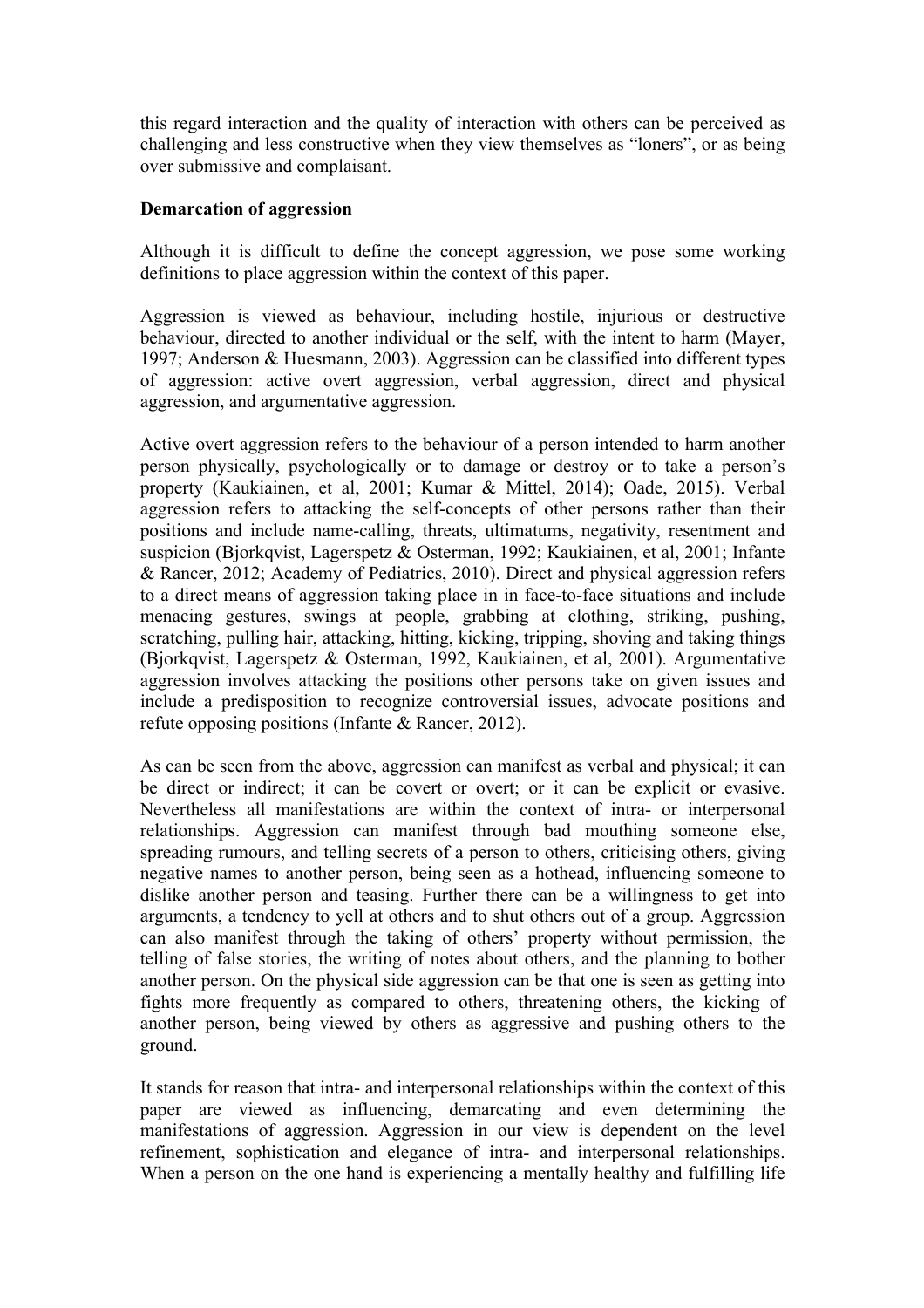and is at ease with themselves and others it is expected that it will influence the perceptions of aggression exerted on others and the perception of experiences of aggression from others. On the other hand if intra- and interpersonal relationships are challenged or even at risk, this will influence perceptions of experienced and exerted aggression.

# **Problem statement**

Within the university context it seems as if the involved persons are often ignoring the phenomenon of aggression on campus, in lecture halls, and especially in learning situations. These perceptions have recently changed somewhat as a result of student riots on most campuses in South Africa. However, lecturers in the past were definitely aware of aggression and the way in which it sometimes rampantly causes almost unmanageable situations (Toerien, Myburgh & Poggenpoel, 2014). It often seems as if the quest is: "there are only a few lecturers left before the end of the semester, and then aggression can be ignored for sometimes another semester before a repetition of the situation develops with a new group of students". Then often it is business as usual where the cycle repeat itself where after aggression is again ignored. This is quite often also true for students in a faculty of education.

Very little research about these challenging situations is reported in the literature. This guided us to pose the question as to what are the perceptions of students of specific aspects involved in aggression in a faculty of education. Perceptions in this paper refer to comprehension resulting from awareness by persons through their senses (Oxford Advanced Learner's Dictionary, 2015). Further, we started to become interested as to whether different groups of students perceive aggression differently, and finally what are the levels of perceived aggression by students in a faculty of education. In view of this the following aims were formulated.

## **Aims**

In view of the above explication, we formulated the aims for this research as:

- To explore and describe the significance of differences between the perceptions of students of aggression of various groups perceiving higher versus lower intra- or interpersonal relationships.
- To describe guidelines concerning intra- and interpersonal relationships to assist students in a faculty of education to manage their own levels of aggression.

## **Research design and method**

An inferential quantitative descriptive empirical research strategy was followed (Burns & Grove, 2011:256). In this regard validity and reliability formed the basis of this strategy. Principles concerning validity were implemented through conducting various and diverse consecutive factor analyses. Thereafter reliability was investigated. This was followed by multi- and univariate hypotheses testing between various groups. The overall approach to the data analysis was exploratory in nature. In the following sections the questionnaire, ethical measures, sample, validity, and the inferential statistical analyses are described.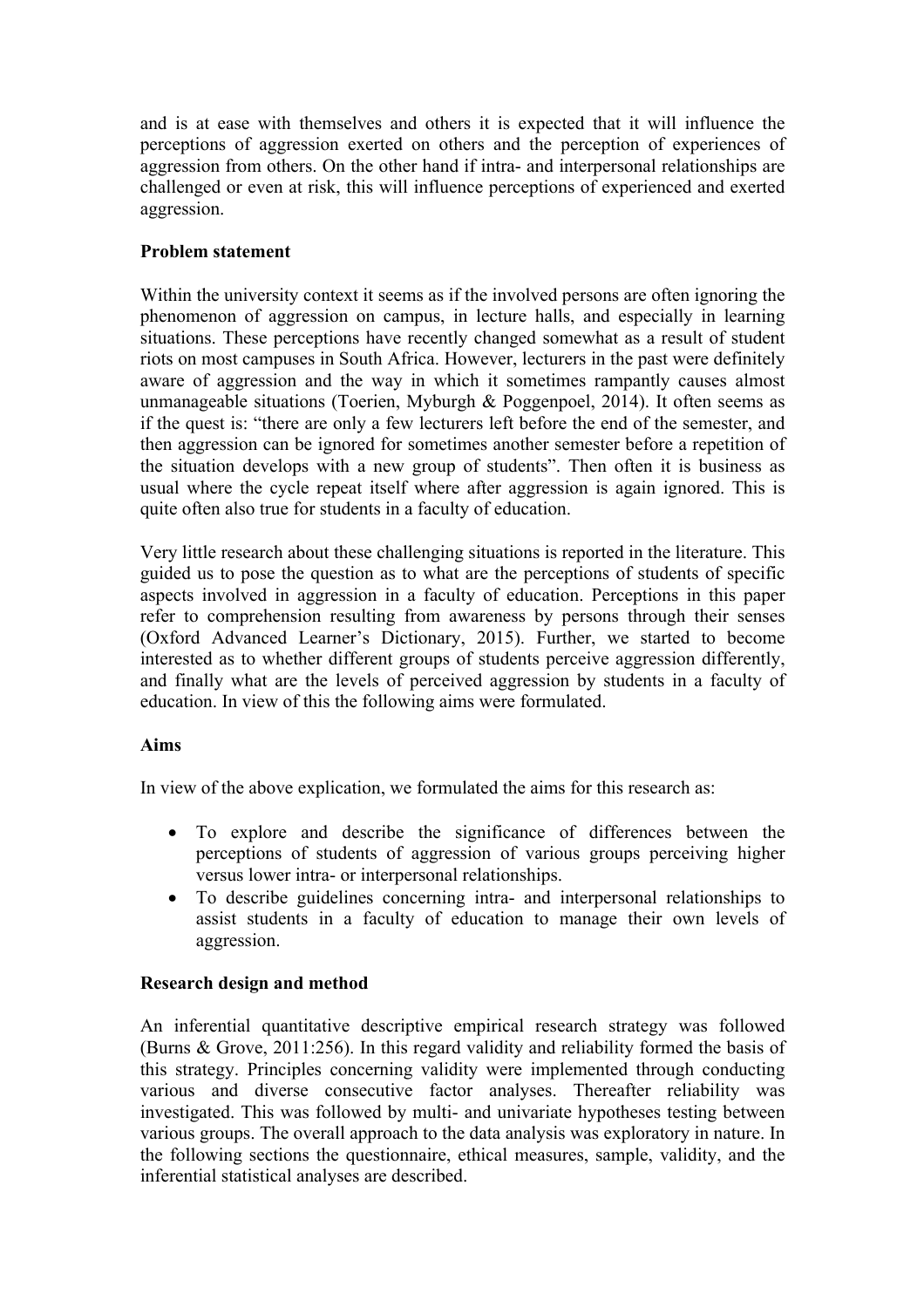## **Questionnaire**

A questionnaire (Burns & Grove, 2011:353; Morgan, 2014: 55) was distributed electronically via e-mails too all students in the faculty of education at a specific university in South Africa. The filled in questionnaires were also received back electronically from the participants that elected to participate in the investigation. The completed questionnaires from the students who responded formed the data for this investigation and were used in the statistical analyses. The exploratory nature of this investigation demanded that derivations are trends observed in the data which could eventually lead to further findings in envisaged follow-up investigations. The utilised questionnaire is available on request. However, the formulation of the final number of the selected items used in this paper is presented in table 1. This questionnaire is the culmination of a large number of qualitative, quantitative studies, meta-syntheses and the literature.

The sections that formed part of the questionnaire were a biographic section, items on aspects of personality such as individual traits and relationships with other persons and perceptions of aggression as possible factors of aggression. In the biographic section items on aspects such gender, age, home language and year of study were asked. In this paper little attention is paid to these aspects. A total 85 questions on various other aspects formed part of the questionnaire. Each question item were assessed by the participants on a five-point Likert scale (Burns & Grove, 2011:357- 358) that range from "Extremely uncharacteristic of me" marked as "1" through "Extremely characteristic of me" marked with a "5".

The focus of this paper is to investigate own perceptions with respect to intra- and interpersonal relationships as independent variables with regard to perceptions on aggression; and aggression as the dependent variable(s). Only those items describing these aspects were identified and selected. Initially 41 question items with regard to intra- and interpersonal aspects and aggression were identified from the available 85 items.

## **Ethical measures**

Ethical measures discussed by Dhai and McQuoid-Mason (2011:14-15) such as autonomy, non-maleficence, beneficence and justice were consistently adhered to. Prospective participants were invited to participate by filling in the questionnaires. There were no identifying questions in the questionnaire. This project was given clearance by the Faculty Ethics Committee (Ethics clearance number 213-017). This committee is registered with the National Health Research Committee of South Africa (NHREC). The designated research official of the university gave clearance to the researchers that the questionnaire could be electronically forwarded to the specific targeted students. This person also managed the data collection to protect the participants from being identified. The possible benefit to the participants could be that they had the opportunity to reflect on their own behaviour, own experiences and the behaviour of other persons (UNESCO, 2006).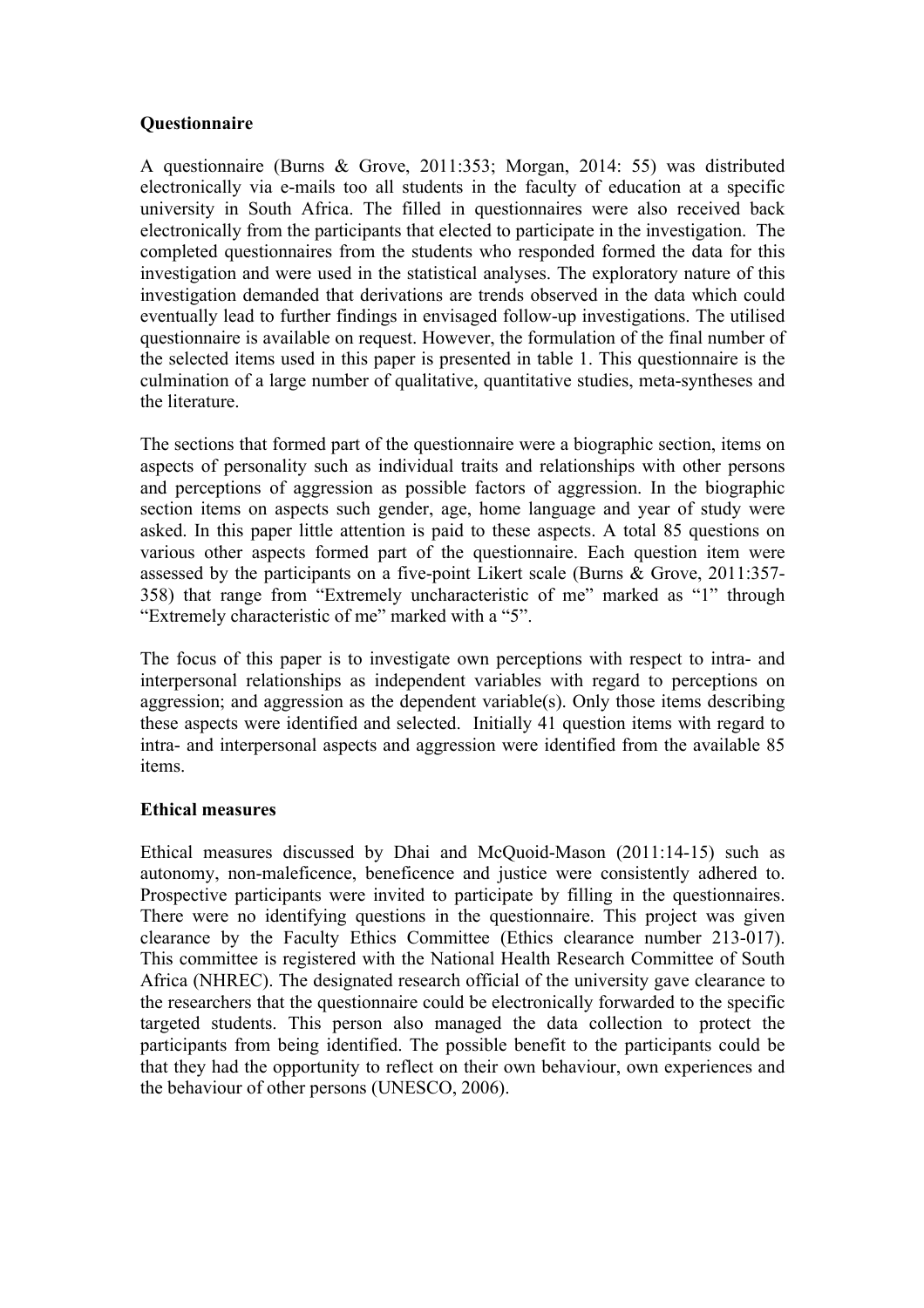## **Population and Sample**

Three hundred and thirty two (332) questionnaires were returned. This data were cleaned up and 266 participants' questionnaire data remained and were used in the analyses described in this paper. The demographics of the participants in the data of the 266 questionnaires are: 177 females, and 82 post-graduate students, i.e. honours, masters and doctorate students.

## **Operationalisation of the independent and dependent variables for the empirical investigation**

The selected 41 items relating to intra-, interpersonal aspects and aggression at large were gauged against the literature to assess concept validity in iterative processes with the involved researchers. Aligned with the research theory utilised to formulate the above conceptual framework for this investigation, two aspects were used to identify the independent variables for this investigation, namely intra- and interpersonal aspects. In this regard 13 items were identified that represent these two aspects. Further, 28 items that describe aspects of aggression were included in the initial group of items used to operationalise aggression. These items formed the basis for further analyses described in the following sections of the paper.

After this process of assessing content validity we embarked on an exploratory process of subjecting the data to various factor analyses and reliability assessments.

## **Validity and reliability**

Even though the concept "aggression" is commonly used and almost everyone knows when aggression manifests, whether intra- or interpersonally, the demarcation of the concept is fuzzy and difficult to demarcate. This is true even after numerous empirical investigations concretised in papers and theses whether qualitative or quantitative. The precise demarcation and clarification in our experience remains evasive. This has a real influence on assessing the validity of investigations such as the one described in this paper.

Nevertheless, in spite of this, validity and reliability (Walker, 2010:52; Burns & Grove, 2011:332-335) remain imperative. In this regard extensive qualitative empirical research was conducted over more than a decade and published in a large number of research papers and theses. As stated above participants in various projects were aware that aggression is part and parcel of life, whether intra- or interpersonally. These basic researches were followed by meta-syntheses and literature controls. In spite of all the projects and literature searches, the concept of aggression in itself remained fuzzy and blurred. The indicators of the concept nevertheless can be used to demarcate the various dimensions of aggression as will be demonstrated in this paper further down, but uneasiness about a clear and precise definition still remains. The findings from the various research projects and literature controls were built into the questionnaire that was used in this research.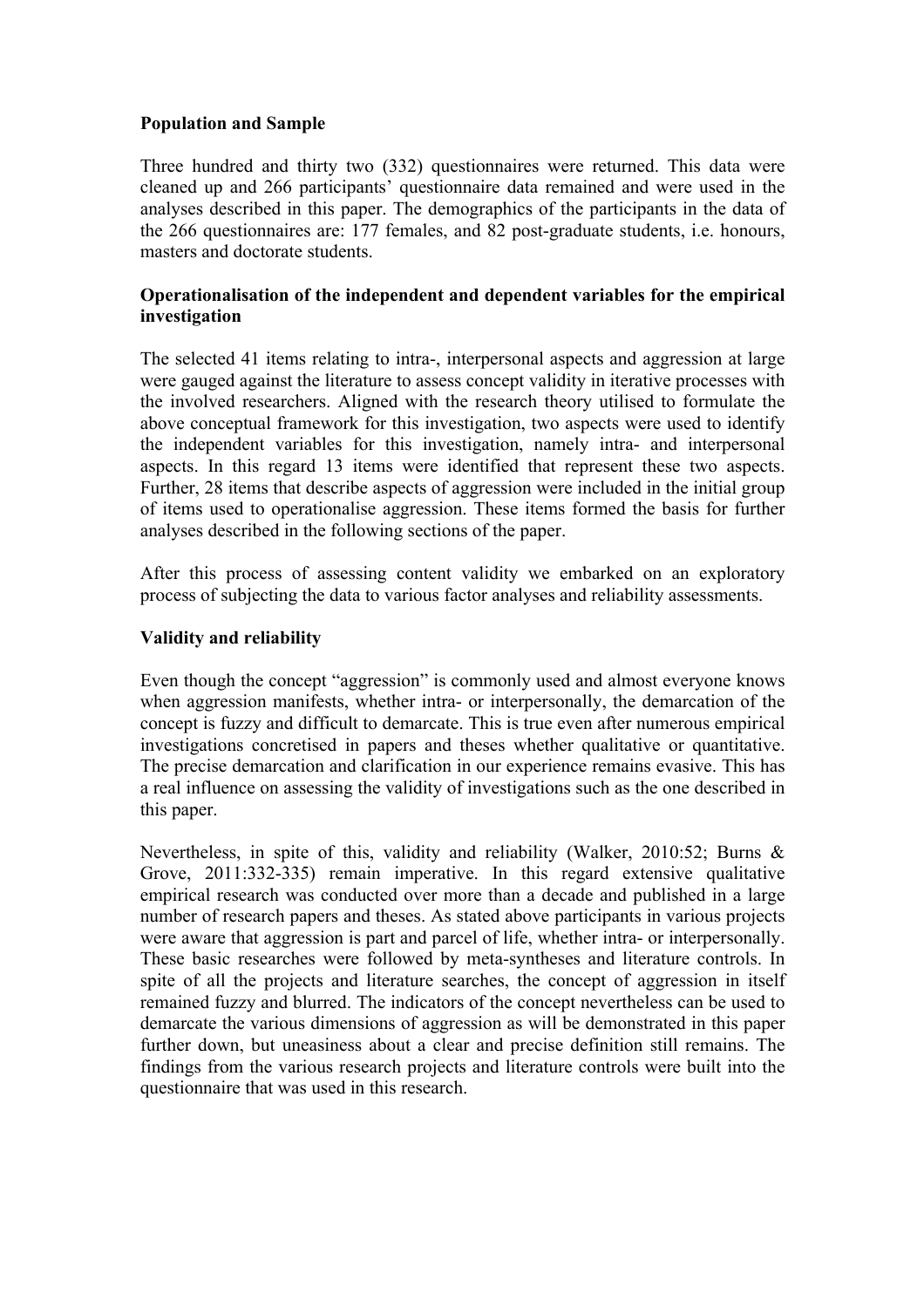The result of the initial selection and identification process were the selection of the 41 items. These items were subjected to consecutive principle component factor analyses using varimax rotation and also reliability assessments using Cronbach alpha coefficients.

The first factor analysis indicated 11 factors with eigenvalues larger than one. However, 3 items had factor loadings of less than 0.40 and were deleted from further analyses. Gauging the consecutive solutions for convergence, sizes of eigenvalues, scree plots, variance explained and loadings on more than one factor, we ended up with the solution presented in table 1. This solution consisted of 7 factors for the remaining 38 items and each item loading on only one factor. Further, when the factor loading of an item was negative, the item was transposed and the factor analysis was rerun. The Kaiser-Meyer-Olkin (KMO) Measure of Sampling Adequacy of the factor analysis is 0.860 (see table 1; see Field, 2005: 649-650). The Bartlett's coefficient to assess sphericity is significant (P-value of 0.000; Field, 2005: 652). As the KMO value is above 0.5 and the Barlett's test is significant (Field, 2005) this factor solution with 7 factors described intra- and interpersonal aspects, as well as aggression as perceived by the participants. This solution is accepted as basis for the further investigation.

(table 1 more or less here)

The focus of this paper is to investigate the participants' perceptions with respect to intra- and interpersonal relationships as independent variables (see factors 4, 5 and 7) with regard to perceptions on aggression. Aggression in this paper is operationalised in terms of the 4 factors (see table 1: factor 1, 2, 3 and 6) as the dependent variable(s). These factors described intra- and interpersonal aspects and aggression are given in the tables that follow.

### **Factors describing independent variables: intra- and interpersonal dimensions**

The three factors describing the intra- and interpersonal relationships are demarcated and presented in the following section:

Factor 4 (5 items): From table 1 it is clear that factor 4 describes the intrapersonal dimension of the participants. This factor was identified as **Self-love** in view of the fact that items loading on this factor this reflect that participants love themselves, care for themselves, understand themselves, are not harsh towards themselves and do not take their anger out on someone else (Pietersma & Dijkstra, 2012; MacDonald, 2015; Psychlopedia, 2015; Santilli, 2015) .

Factor 5 (5 items): was identified as **Constructive interpersonal relationships** as items loading on this factor describe that this person is perceived as approachable, friendly, sociable, caring and supportive towards others (Curve Agency, 2015; Oxford Dictionary, 2015; Scott, 2015).

Factor 7 (3 items): From table 1 it follows that items loading on this factor describe perceptions of being submissive, being a "loner" and being complaisant. In view of these items this factor was identified as **Disconnected interpersonal relationships**. It can be very difficult to communicate effectively when a person feels disconnected. Disconnection and experiencing challenges can go hand in hand, as an individual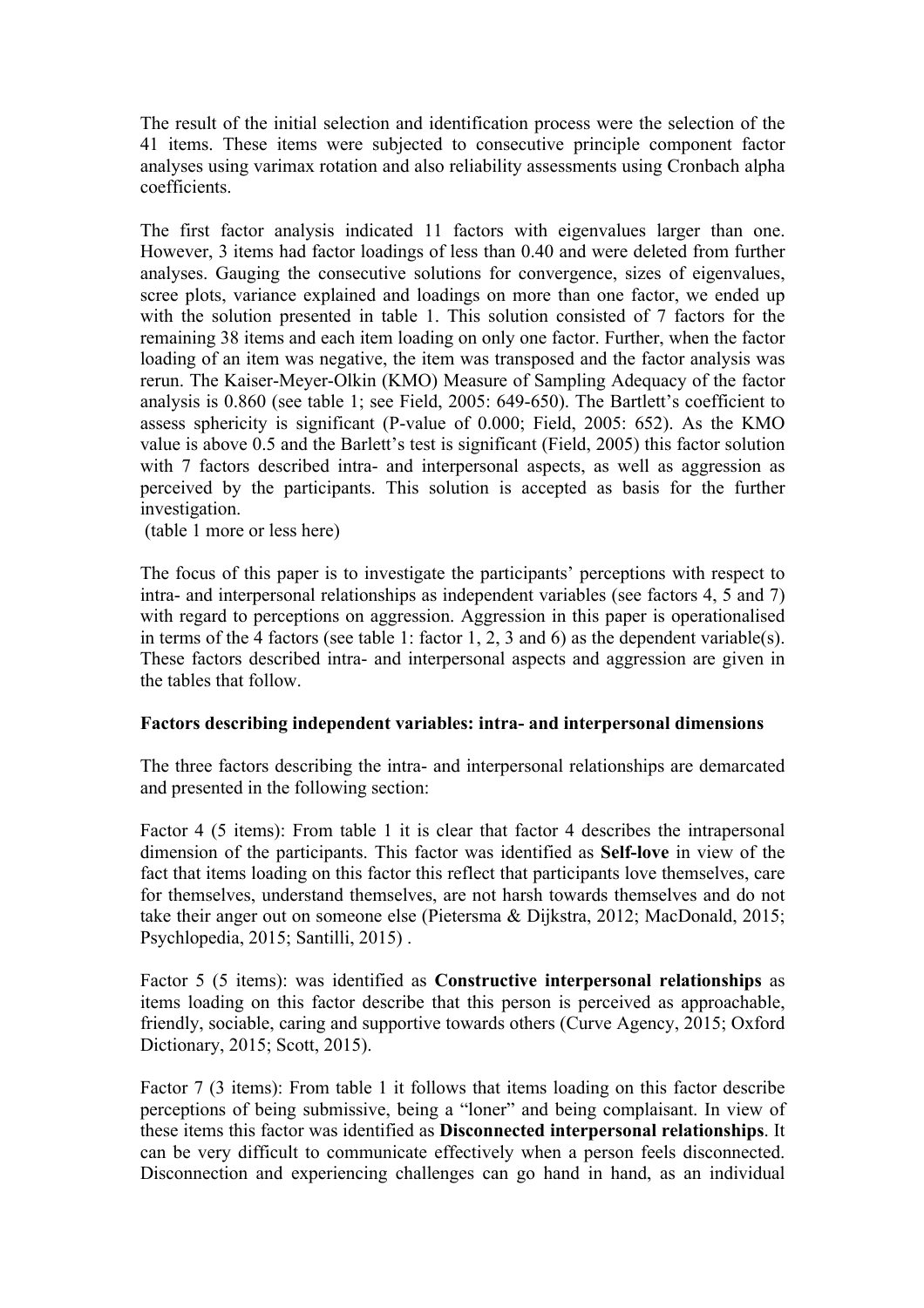might feel frustrated or threatened. This can cause an individual to be defensive (Jordan, 1995; Curve Agency, 2015).

### **Factors describing dimensions of aggression**

In the following section, factors from table 1 describing perceptions of aggression are being identified. A total number of 25 items describe aggression. These are described by 4 factors:

Factor 1 (7 items): Was identified as **Active overt aggression** in view of the fact that items loading on this factor describe perceptions of a tendency to push other persons to the ground, taking things without permission, writing small notes criticising other people, kicking other persons, telling false stories and planning secretly to bother other persons.

Factor 2 (items): was identified as **Verbal aggression** because items loading on this factor describe perceptions of a tendency to say bad things behind someone else's back, telling secrets of other to other persons, give negative names to others, criticise other's appearance, influence others to dislike someone else and tease another person.

Factor 3 (7 items): was identified as **Direct and physical aggression**. Items loading on this factor describe perceptions of being seen as a hothead, having threatened others in the past, being aggressive towards oneself, getting into fights more than the average person and when annoyed by someone a willingness to tell them off it.

Factor 6 (4 items): was identified as **Argumentative aggression**. The items loading on this factor indicate that participants perceive themselves as getting into arguments with other when they disagree, a tendency to shut other people out of the group, a tendency yell at others without a good reason and disagreeing with others.

### **Hypotheses to assess the significance of differences between groups on aggression**

In the following section the independent variables of intra- and interpersonal relationships are used to assess aggression amongst education students at a university. The median count of each factor with respect to intra- and interpersonal relationships was used to divide the group into two, thus obtaining a group with a high count versus a group with a low count for each of the three factors describing intra- and interpersonal relationships. In each the group with a higher mean on for ex. Self-love (factor 4), Constructive interpersonal relationships (factor 5) or Disconnected interpersonal relationships (factor 7) was compared to the group with the low mean on the factors describing aggression, i.e. aggression total (all 25 items) and thereafter the four factors. The four factors (1, 2, 3 and 6) describing aggression were together formed the vectors of aggression.

Hypotheses on multivariate and univariate levels are formulated below. The following general hypotheses were all tested on the 1% or 5% level of significance. General multivariate hypothesis:

HoT: There is no significant difference between vectors of aggression of *students perceiving themselves as having a low value on intra- or interpersonal*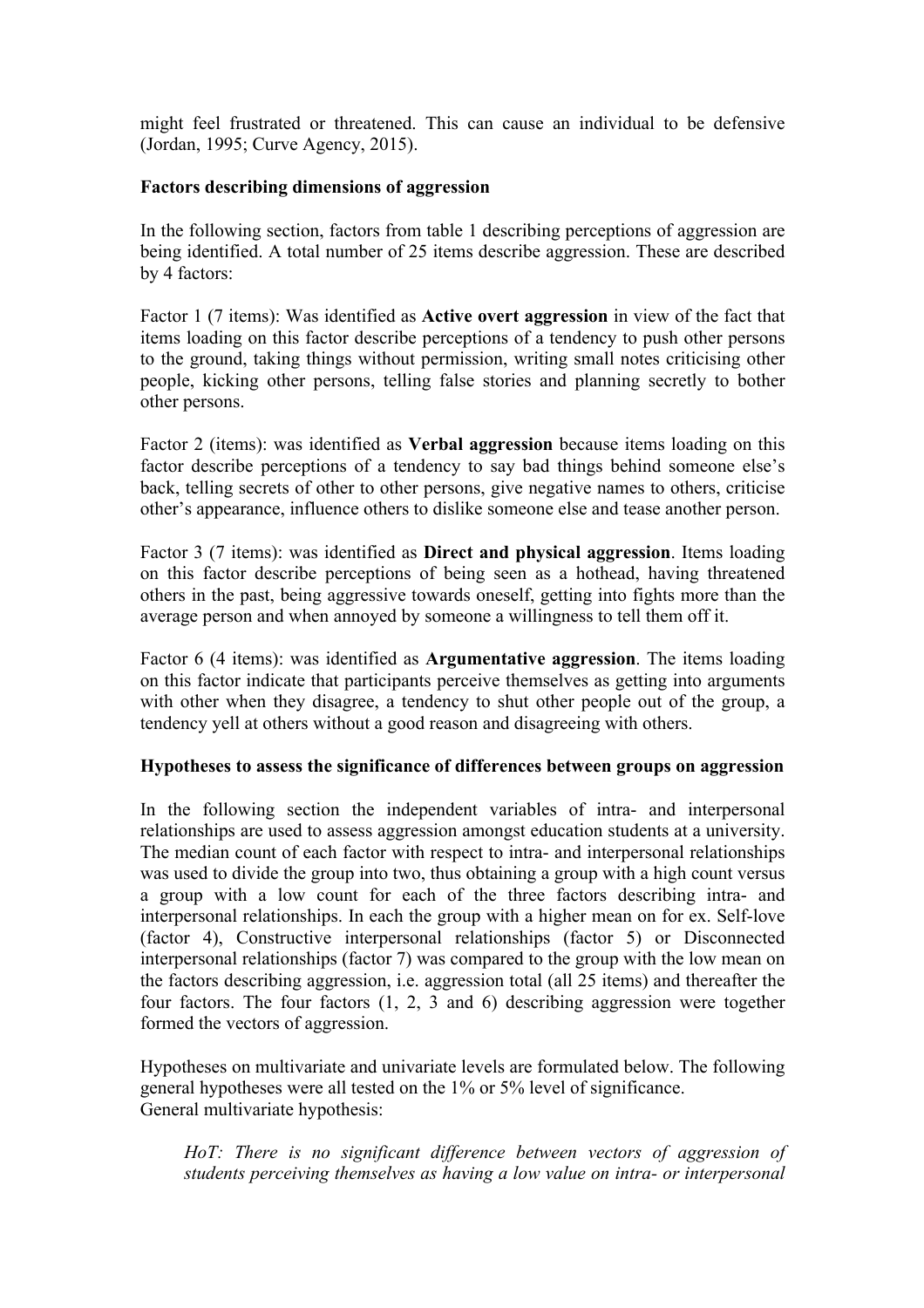*relationships as compared to the vectors of aggression of students perceiving themselves as having high value on intra- or interpersonal relationships.*

*HaT: There is a significant difference between vectors of aggression of students perceiving themselves as having a low value on intra- or interpersonal relationships as compared to the vectors of aggression of students perceiving themselves as having high value on intra- or interpersonal relationships.*

In this research this general multivariate hypothesis was tested with a Hotelling's Tsquare test consecutively for the significance of differences between groups with high versus low means on Self-love (factor 4), Constructive interpersonal relationships (factor 5) and Disconnected interpersonal relationships (factor 7). In each case the groups were compared on the vectors of means with respect to aggression. The vectors of factors were composed of the four factors describing aggression, i.e. factor 1, 2, 3 and 6. If significant multivariate difference was observed, this hypothesis testing was followed with univariate hypotheses testing with a Student t-test in each case. In this case the following general one-sided univariate hypothesis was tested for each of: aggression total (all 25 items), factor 1, 2, 3 and 6. It stands for reason that in such a case two-sided t-test P-values is divided by two to obtain a one-sided P-value. These one-sided values are reported in the tables. The following general univariate hypotheses will be tested:

*Hot: There is no significant difference between the value obtained on a specific factor of aggression (i.e. factor 1, 2, 3 and total) of students perceiving themselves as having a low value on intra- or interpersonal relationships as compared to the value obtained on a specific factor of aggression of students perceiving themselves as having high value on intra- or interpersonal relationships.*

*Hat: The perceived value obtained on a specific factor of aggression of students perceiving themselves as having a low value on intra- or interpersonal relationships as compared students perceiving themselves as having high value on intra- or interpersonal relationships is significantly higher.*

The above stated hypotheses are tested consecutively and are reported in each of the tables in this paper (See table 2, 3 and 4).

(Table 2, 3 and 4 more or less here)

### **Differential analysis of aggression**

The means for the 266 participants on a five-point scale are: Aggression total =1.75, Active overt aggression (Factor 1) = 1.31, Verbal aggression (Factor 2) = 1.82, Direct and physical aggression (Factor 3) = 1.93 and Argumentative aggression (Factor 6) = 2.07. These means on a five-point scale indicates that aggression in total and on each of the four factors describing a different aspect of Aggression is generally sided towards "Extremely uncharacteristic of me" rather than "Extremely characteristic of me". This is indicative thereof that the perception of the participants is that they are less inclined to be aggressive rather than being aggressive. Further reference to the sizes of means and the implications thereof will be made below.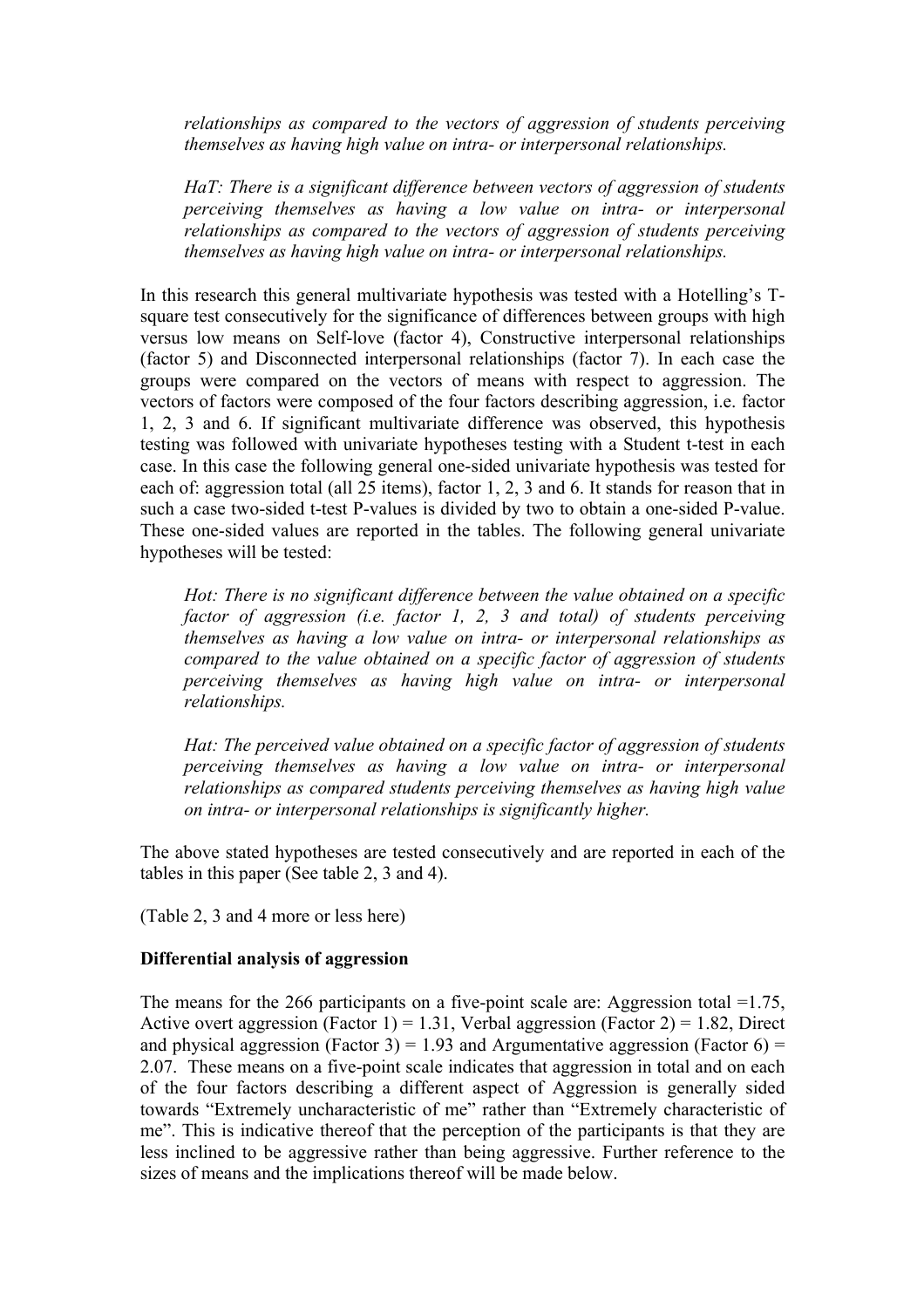**Self-love:** From table 2 it is clear that HoT is rejected in favour of HaT on the 1% level of significance (P-value=0.000). This indicates that the multivariate hypothesis for Self-love of a significant difference between the vectors of means for the two groups is significant. Therefore the multivariate hypothesis testing is followed by the univariate testing of hypotheses with the Student t-test. From table 2 it is clear that Hot is rejected in favour of Hat on the 1% level of significance in the case of the Aggression total, Active overt aggression (Factor 1), Verbal aggression (Factor 2), Direct and physical aggression (Factor 3) and Argumentative aggression (Factor 6). This indicates that the more persons perceive that they exhibit self-love the less aggressiveness they perceive they demonstrate (Psychlopedia, 2015; Santilli, 2015).

Inspecting the means of the responses on the various factors describing perceptions of aggression, the following picture comes to the fore: The mean for the 266 participants are on Aggression total  $(=1.75)$ , Active overt aggression (Factor  $1 = 1.31$ ), Verbal aggression (Factor  $2 = 1.82$ ), Direct and physical aggression (Factor  $3 = 1.93$ ) and Argumentative aggression (Factor  $6 = 2.07$ ) (See above). Within the context of Selflove (table 2) this sample of students perceived that on a 5-point scale the highest mean of any group is 2.26, but more importantly the group with the highest count on Self-love gave themselves only a maximum of 1.89 on a five-point scale for Argumentative aggression.

In view of these observations we concluded that for this sample of students the higher their Self-love, the significantly lesser their tendency towards aggression as compared to the group of students that perceive themselves as having a lower self-love. Further, the means for both groups are low, but even much lower for the group perceiving themselves to have a higher Self-love. This overall indicates that perceptions of high Self-love seemingly plays a pertinent role in counteracting perceptions of high aggressiveness.

**Constructive interpersonal relationships:** From table 3 it follows that HoT is rejected in favour of HaT on the 1% level of significance (P-value= 0.000, table 3). Further, Hot is rejected in favour of Hat for Aggression total on the 1% level, Verbal aggression on the 5% level (Factor 2), Direct and physical aggression on the 5% level (Factor 3) and Argumentative aggression on the 1% level of significance (Factor 6). Further, again the means on the different factors are indicating that the participants perceive themselves as being less aggressive by marking choices closer to "Extremely uncharacteristic of me". What is observable is that the differences in this case are closer to each other for high versus low counts on **Constructive Interpersonal relationships,** i.e. the largest difference is 0.26 (factor 6) and the smallest difference is 0.12 (factor 1). Compared to this, the largest difference for self-love is 0.62 (factor 3) and the smallest is 0.34 (factor 1).

**Disconnected interpersonal relationships:** In this case again HoT is rejected in favour of HaT (P-value=0.000). Further significant differences are observed for factor 1 (5%-level) and factor 3 (on the 5%-level). Further the differences between the high and lower disconnected groups are relatively small as the largest difference is 0.16 (factor 3).and the smallest difference is 0.05 (factor 6). This observation led to the conclusion that although some differences in this case are significant, it cannot be substantial as differences are small on five-point scale. (NOTE: Take note that in the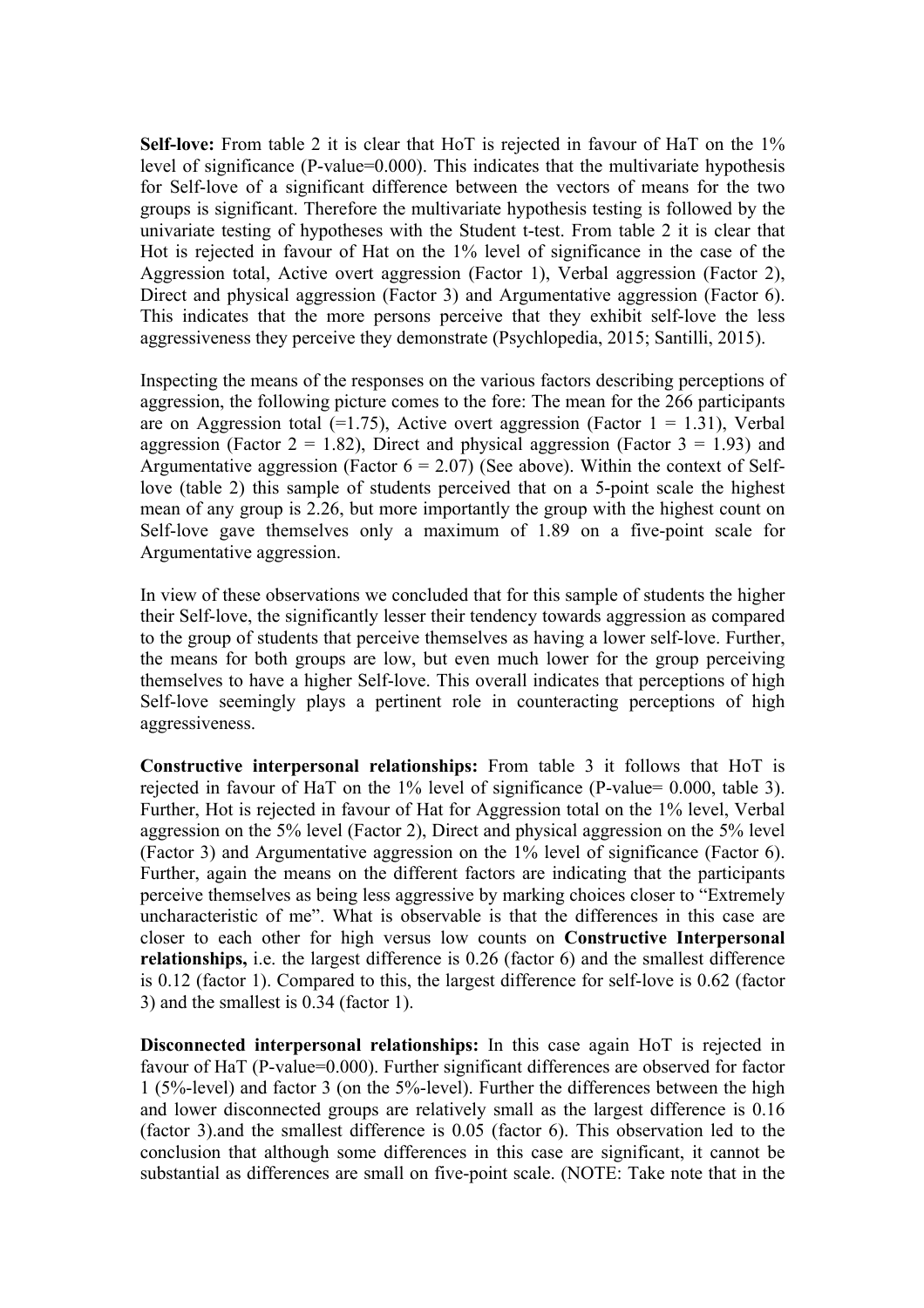case of Disconnected interpersonal relationships interpretation should be in the opposite direction, i.e. a higher mean value on Disconnected interpersonal relationships indicate a less constructive perception as compared to persons perceiving themselves as having a lower mean value).

## **Overarching findings and implications**

When the findings based on the three factors from the empirical investigation are inspected and one reflects on the implications thereof it clear that in essence the focus is on intra- and interpersonal relationships. This group of students perceive themselves as being not over aggressive. This is in spite of lectures/professors often are of a different perception (Toerien, Myburgh & Poggenpoel, 2014). Further, it seems that Self-love (factor 4- reflective of constructive intrapersonal relationships) as compared to Constructive (factor 5) or Disconnected interpersonal relationships (factor 7) indicates that it is more sensitive with regards to indicating or reflecting significant differences between the groups concerning aggression. This is indicative that the individual's perceptions of self and internal life play a pivotal role concerning perceptions of aggression. In line with existing research and theory it seems that when the mental health of an individual is well, then most other aspects concerning intraand interpersonal relationships is well. Thus in addressing the mental health of students the focus should be on the individual's mental health and thereafter Constructive intrapersonal and finally Disconnected interpersonal relationships. This is in accordance with positive psychology that claims that the focus should be on constructive and positive intra- and interpersonal relationships. Often the negative aspects of relationships will then solved without unnecessary focussing on less constructive aspects.

## **Final reflection and a word of caution**

The findings from this research should be viewed against the back ground that very few persons would state that they perceive themselves as aggressive. Further, a close friend might perceive one as more aggressive than the individual him- or herself would like to acknowledge. In this case lecturers/ professors often perceive students as aggressive when for example the handing in of late assignments or missed exams are discussed. In the case of this specific research project we are aware that electronic surveys are completed by small numbers of students and it might just be that the group of students that completed this survey were the less aggressive group of students. It could be that students, who did not complete the survey, differ substantially from this group of students.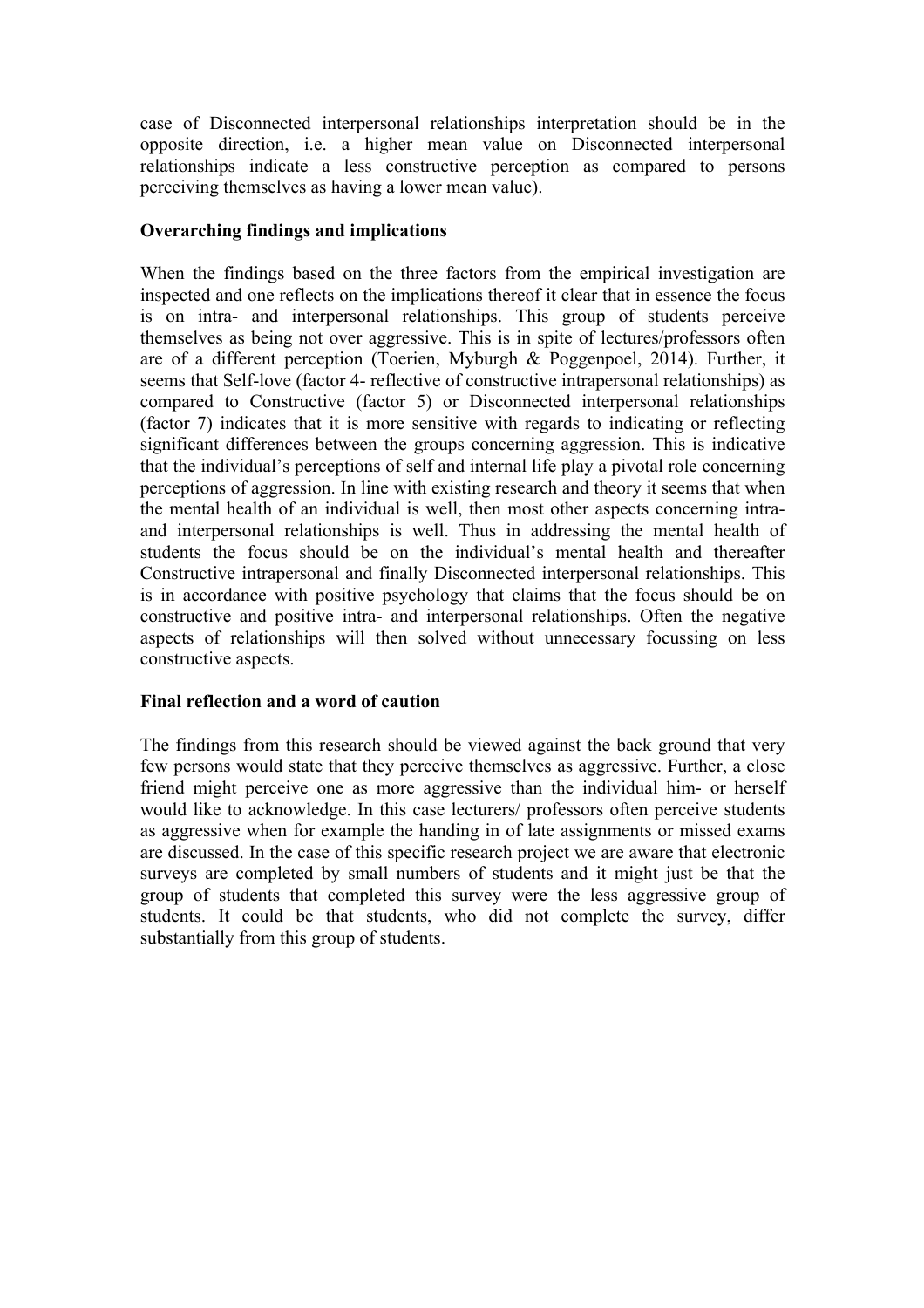### **References**

American Academy of Pediatrics. (2010).*The Modified Overt Aggression Scale. Addressing mental health concerns*. Accessed 22/05/2015.

Anderson, C.A. & Huesman, L.R. (2003). *Chapter 14: Human aggression-a social cognitive view*. In. Hogg, M.A. & Cooper, J.Eds. The Sage Handbook of Social Psychology. Thousand Oaks, CA: Sage.

Bjorkqvist, K., Lagerspetz, K.M.J. & Osterman, K. (1992). *Direct and Indirect Aggression Scales*. Finland: Abo Akademi University.

Burns, N. & Grove, S.K. (2011). *Understanding nursing research.* Maryland Heights, MO: Elsevier Saunders.

Cherry, K (2015). What is motivation? Online Cert from Stanford. Accessed 15/08/2015.

Curve Agency. (2015).*Why communication is not the most important thing in a relationship.* Drupal website. Accessed 05/11/2015.

Dhai, A. & McQuoid-Mason. D. (2011). *Bioethics, human rights and health law: principles and practice*. Cape Town, SA: Juta.

Field, A. (2005*). Discovering statistics using SPSS*. London, UK: Sage.

Infante, D.A. & Rancer, A.S. (2012). *Chapter 8: Argumentativeness and verbal aggression*. In. Burleson, B.R. & Kunkel, A.W. Eds. Communication Yearbook 19. London, UK: Routlege.

Jordan, J. (1995). *Relational awareness: transforming disconnection*. Accessed 05/11/2015

Kaukiainen, A., Salmivalli, C., Bjorkqvist, K., Osterman, K., Lahtinen, A., Kostamo,

A. & Lagerspetz, K. (2001). Overt and covert aggression in work settings in relation to the subjective well-being of employees. *Aggressive Behavior*, 27: 360-371.

Kumar, P. & Mittel, A. (2014). Religious attitude, modernisation and aggression of college going students and its impact on their academic achievement. International *Journal of Educational and Psychological Research,* 3(2): 49-45.

MacDonald, C.A. (2015*). Health Psychology-Self-love.* (macds@healthpsychology.org). Accessed 05/11/2015

Mayer, M.A. (1997). *Aggression and self-injury: a summary*. Accessed 22/05/2015

Morgan, D.L. (2014). *Integrating qualitative and quantitative methods*. Los Angeles: Sage.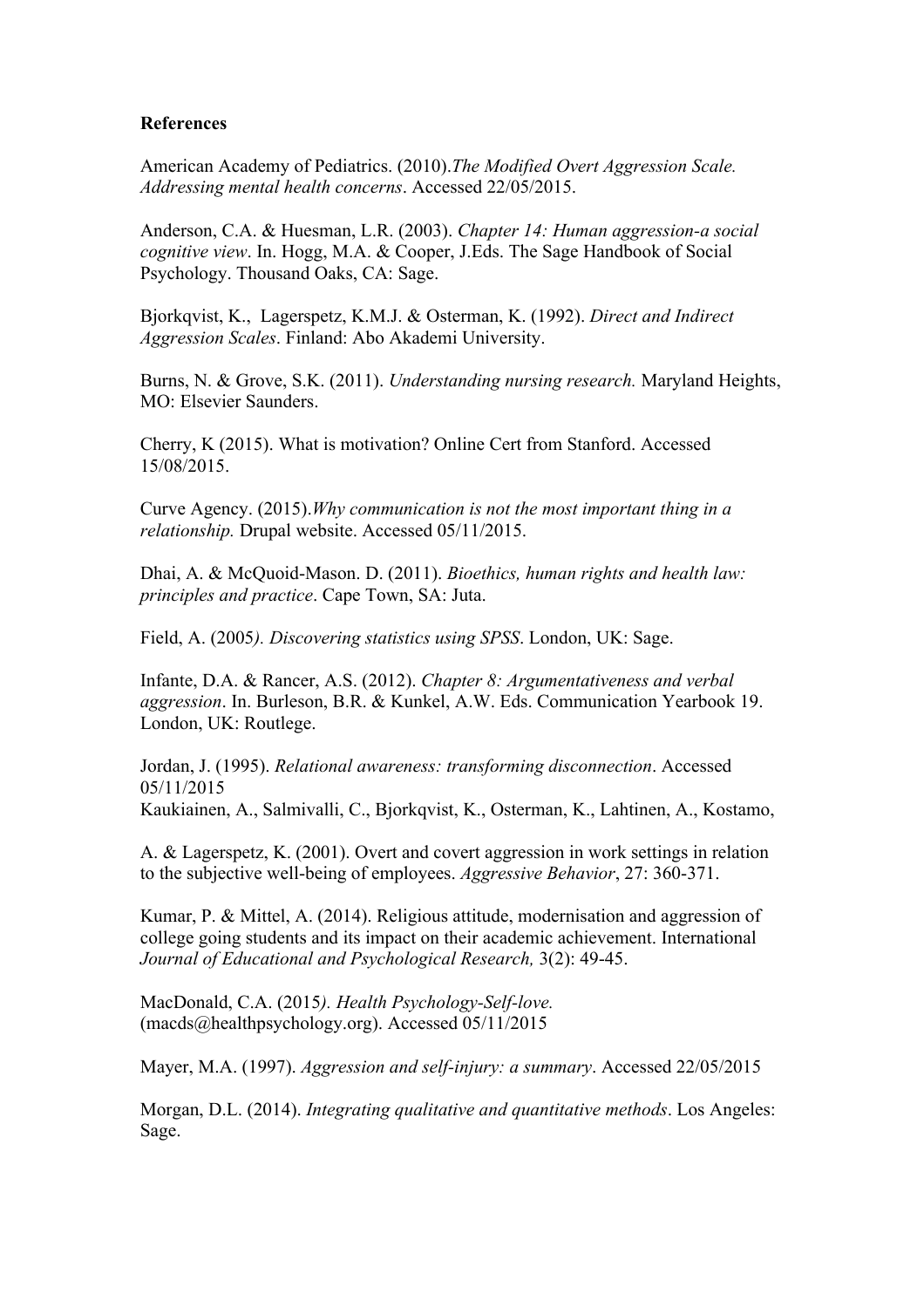Oade, A. (2015). *Free yourself from bullying-become bully-proof and regain control of your life.* London, UK: Mint Hall Publishing.

Oxford Advanced Learners' Dictionary.(http://dictionary.reference.com/). Accessed 05/11/2015

Pietersma, J. & Dijkstra, A. (2012). Cognitive self-affirmation inclination: an individual difference in dealing with self-threats. *British Journal of Social Psychology*, 51(1): 33-51.

Psychlopedia. (2015). *Self-affirmation theory*. Accessed 05/11/2015.

Santilli, E. (2015*). 8 Ways to increase your self-love*. (http://thehealthapple.com/selflove/&text=self+love+). Accessed 05/11/2015.

Scott, C. (2015). *Interpersonal relationships.* Achieve-Personal-Growth.com Accessed 05/11/2015 Su, T*. The secret to self-loving in happiness, relationships*. (http://www.trans4mind.com/jamesharveystout/index.html). Accessed 05/11/2015.

Stanford Encyclopedia of Philosophy. (2014). *Martin Buber: 4. Philosophy of Dialogue: I and Thou*. Accessed 17/11/2015

Toerien, R., Myburgh, C. & Poggenpoel, M. (2014). Lecturers' experience of aggression in a faculty of a university. *Conference Proceedings: 31st Pan-Pacific Conference, June 2-5, 2014, Sakai City, Osako, Japan.* 

UNESCO. (2006). *Universal Declaration of Human Rights*. Geneva: UNESCO.

Walker, I. (2010). *Research methods and statistics*. New York: Palgrave MacMillan.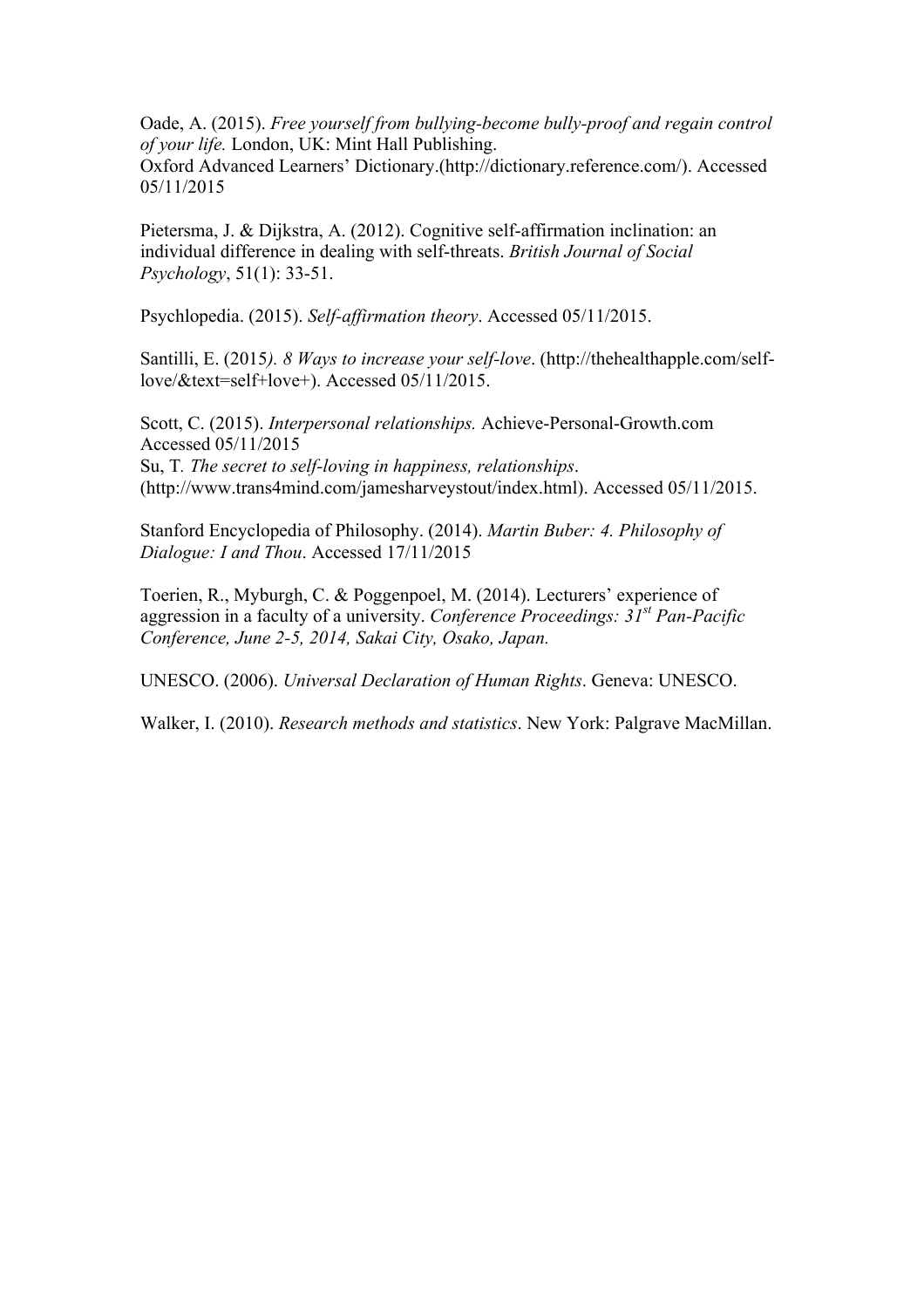Table 1: Results of factor analysis and item analyses (Cronbach's Alpha) on the responses of the students on their perceptions of their aggression<sup>a,b,c</sup>

|                                                                                                       | Factor                  |                |                |                |      |      |          |
|-------------------------------------------------------------------------------------------------------|-------------------------|----------------|----------------|----------------|------|------|----------|
|                                                                                                       |                         | $\overline{2}$ | $\overline{3}$ | $\overline{4}$ | 5    | 6    | 7        |
| Cronbach alpha                                                                                        | 846                     | .816           | .773           | .753           | .753 | .682 | .241     |
| B45: Given enough provocation, I may hit another person                                               |                         |                | .524           |                |      |      |          |
| B46: I sometimes tend to shut other people out of our group                                           |                         |                |                |                |      | .615 |          |
| B47: I usually get into arguments when people disagree with<br>me                                     |                         |                |                |                |      | .703 |          |
| B48: I sometimes yell at people for no good reason at all                                             |                         |                |                |                |      | .480 |          |
| B49: I sometimes tend to kick other people when I am upset                                            | .66<br>9                |                |                |                |      |      |          |
| B50: I sometimes ignore other people when they disagree<br>with me on certain issues                  |                         | .434           |                |                |      |      |          |
| B51: When people annoy me, I am may tell them what I                                                  |                         |                | .481           |                |      |      |          |
| think of them                                                                                         | .53                     |                |                |                |      |      |          |
| B52: When people annoy me, I may tell them what I think of<br>them                                    | $\overline{2}$          |                |                |                |      |      |          |
| B53: I sometimes tell false stories about people                                                      | .55<br>8                |                |                |                |      |      |          |
| B54transp: When angry, I usually take it out on people close<br>to me                                 |                         |                |                | .469           |      |      |          |
| B55: I sometimes plan secretly to bother other people                                                 | .55<br>$\boldsymbol{0}$ |                |                |                |      |      |          |
| B56: I sometimes tend to shove (push) people when I am                                                |                         |                | .504           |                |      |      |          |
| upset<br>B57: I sometimes tend to say bad things about people behind                                  |                         | .666           |                |                |      |      |          |
| their backs                                                                                           |                         |                |                |                |      |      |          |
| B58: I sometimes call people negative names<br>B59: I sometimes tend to take things from other people | .72                     | .644           |                |                |      |      |          |
| without their permission                                                                              | $\boldsymbol{0}$        |                |                |                |      |      |          |
| B60: I sometimes tell peoples' secrets to other people                                                |                         | .656           |                |                |      |      |          |
| B61: I sometimes tease other people                                                                   |                         | .516           |                |                |      |      |          |
| B62: I sometimes write small notes criticizing other people                                           | .70<br>9                |                |                |                |      |      |          |
| B63: I sometimes push other people to the ground                                                      | .73<br>8                |                |                |                |      |      |          |
| B64: I sometimes criticize peoples' appearance (i.e. their hair                                       |                         | .587           |                |                |      |      |          |
| styles, clothes, etc.)<br>B65: I sometimes try to influence people to dislike a specific              |                         |                |                |                |      |      |          |
| person with whom I am angry                                                                           |                         | .526           |                |                |      |      |          |
| B66: I view myself as sociable toward others                                                          |                         |                |                |                | .604 |      |          |
| B67: I view myself as a "loner"                                                                       |                         |                |                |                |      |      | .54      |
| B69: I view myself as submissive towards other persons                                                |                         |                |                |                |      |      | 6<br>.61 |
| B71: I am always approachable by other persons                                                        |                         |                |                |                | .783 |      | 4        |
| B72: I am always seen as being friendly towards others                                                |                         |                |                |                | .767 |      |          |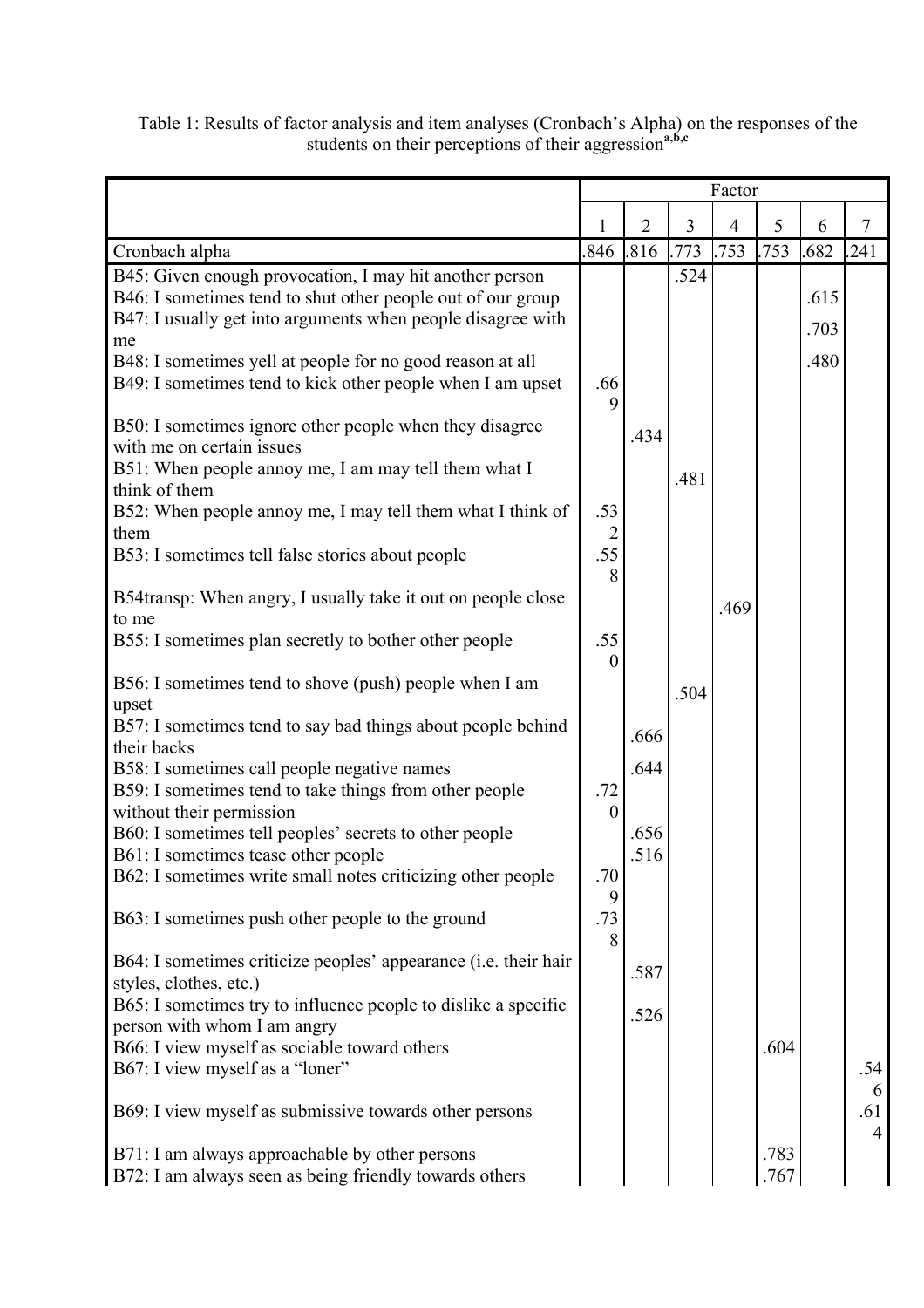| B73: I get into fights a little more than the average person<br>does |  | .489 |      |      |      |     |
|----------------------------------------------------------------------|--|------|------|------|------|-----|
| B74: I have threatened people I know                                 |  | .609 |      |      |      |     |
| B75: I view myself as usually being supportive towards other         |  |      |      |      |      |     |
| persons                                                              |  |      |      | .516 |      |     |
| B76: I view myself as usually being complaisant towards              |  |      |      |      |      | .40 |
| other persons                                                        |  |      |      |      |      |     |
| B77: I sometimes view myself as aggressive towards myself            |  | .518 |      |      |      |     |
| B79transp: I sometimes see myself as being harsh towards             |  |      | .525 |      |      |     |
| myself                                                               |  |      |      |      |      |     |
| B80: I view myself as being understanding towards myself             |  |      | .713 |      |      |     |
| B81: I view myself as loving myself                                  |  |      | .755 |      |      |     |
| B82: Some of my friends think I am a hothead                         |  | .669 |      |      |      |     |
| B83: I view myself as caring towards other persons                   |  |      |      | .599 |      |     |
| B84: I view myself as caring towards myself                          |  |      | .722 |      |      |     |
| B85: I often find myself disagreeing with people                     |  |      |      |      | .470 |     |

Extraction Method: Principal Component Analysis.

Rotation Method: Varimax with Kaiser Normalization.

a. Rotation converged in 14 iterations.

b. Overall Cronbach alpha: 0.812 (38 items)

c. Cronbach alpha for only aggression items: 0.912 (25 items)

Table 2: Significance of differences between groups of students perceiving themselves as having higher versus lesser **Self-love** by aggression**a,b,c**

| <b>Factors of aggression</b>       |         |     |      | Std.Devia |          |
|------------------------------------|---------|-----|------|-----------|----------|
|                                    | Cutpoi  |     |      |           | $P-$     |
|                                    | $nt=20$ | N   | Mean | tion      | value    |
| Factor 1: Active overt aggression  | higher  | 136 | 1.14 | .26       |          |
|                                    | lesser  | 130 | 1.48 | .72       | $.000**$ |
| Factor 2: Verbal aggression        | higher  | 136 | 1.60 | .58       |          |
|                                    | lesser  | 130 | 2.06 | .81       | $.000**$ |
| Factor 3: Direct and physical      | higher  | 136 | 1.63 | .51       | $.000**$ |
| aggression                         | lesser  | 130 | 2.25 | .86       |          |
| Factor 6: Argumentative aggression | higher  | 136 | 1.89 | .69       | $.000**$ |
|                                    | lesser  | 130 | 2.26 | .84       |          |
| Aggression (total $-25$ items)     | higher  | 136 | 1.53 | .35       |          |
|                                    | lesser  | 130 | 1.98 | .66       | $.000**$ |

a. \*\* Significant difference on the 1% level of significance. Two-sided P-value divided to obtain the reported one-sided P-value.

b. Wilk's Lambda P-value  $= 0.000$ : indicating a significant multivariate difference between higher versus lesser **Selflove** for the vectors composed of factor 1, 2, 3 and 6. Aggression total was excluded for this comparison

c. Cutpoint on **Selflove** was 20. The "higher" group was greater than and the "lesser" group less than 20. The minimum  $=$  5 and a maximum $=$  25 for the 5 items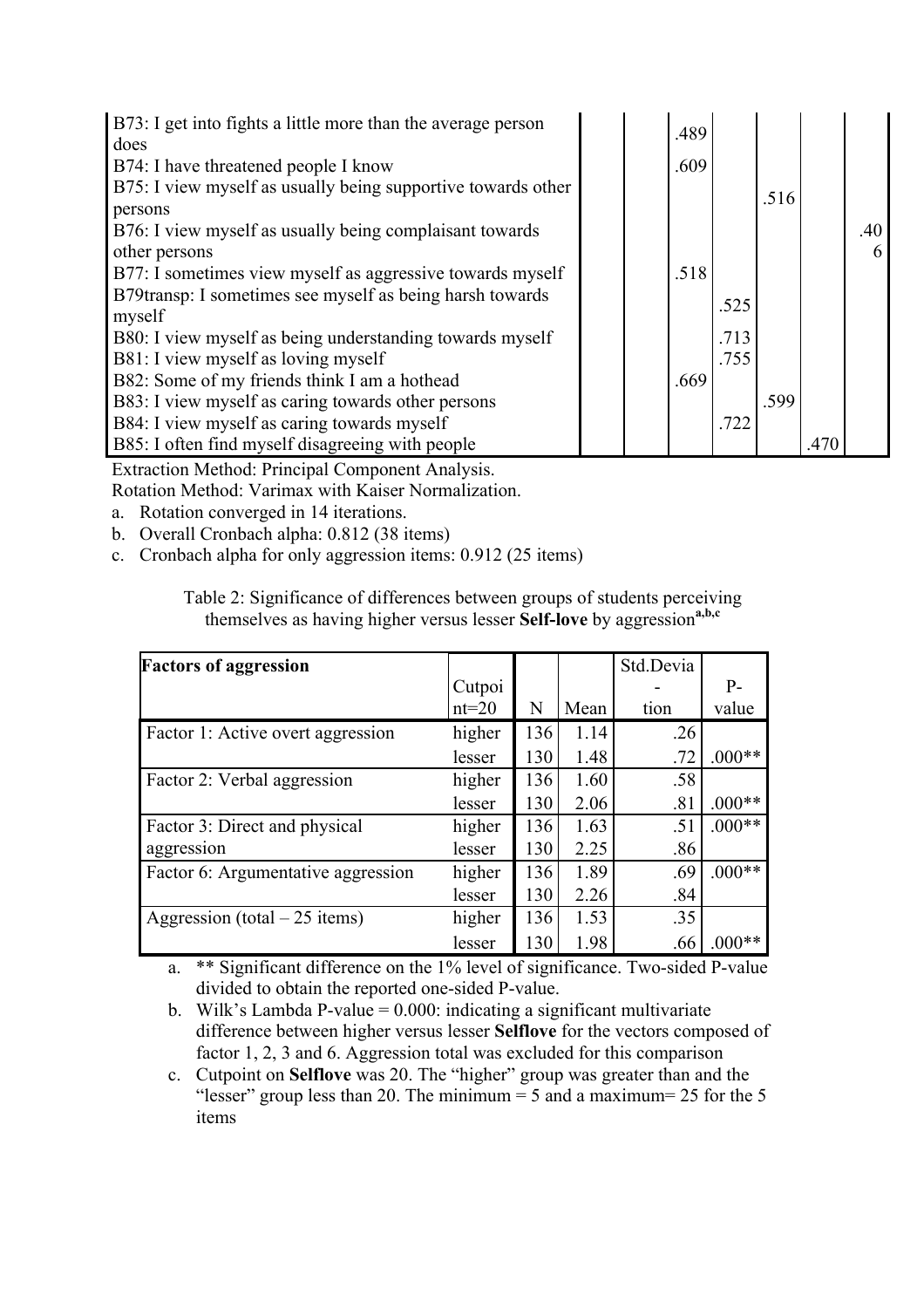Table 3: Significance of differences between groups of students perceiving themselves as having higher versus lesser **Constructive interpersonal relationships** by aggression**a,b,c**

| <b>Factors of aggression</b>      | $Cutpoint = 2$ |     |      | Std.             | $P -$    |
|-----------------------------------|----------------|-----|------|------------------|----------|
|                                   |                | N   | Mean | Deviation        | value    |
| Factor 1: Active overt aggression | higher         | 140 | 1.25 | .58              |          |
|                                   | lesser         | 126 | 1.37 | .55              | .251     |
| Factor 2: Verbal aggression       | higher         | 140 | 1.74 | .74              |          |
|                                   | lesser         | 126 | 1.92 |                  | $.010*$  |
| Factor 3: Direct and physical     | higher         | 140 | 1.85 | .79              | $.018*$  |
| aggression                        | lesser         | 126 | 2.02 | .74              |          |
| Factor 6: Argumentative           | higher         | 140 | 1.94 | .82 <sub>1</sub> | $.001**$ |
| aggression                        | lesser         | 126 | 2.22 | .73              |          |
| Aggression (total $-25$ items)    | higher         | 140 | 1.67 | .60              |          |
|                                   | lesser         | 126 | 1.84 |                  | $003**$  |

a. Two-sided P-value divided to obtain the reported one-sided P-value. \*\* Significant difference on the 1% level of significance. \* Significant difference on the 5% level of significance

b. Wilk's Lambda P-value =  $0.000$ : Wilk's Lambda P-value =  $0.000$ : indicating a significant multivariate difference between higher versus lesser **Constructive interpersonal relationships** for the vectors composed of factor 1, 2, 3 and 6. Aggression total was excluded for this comparison

c. Cutpoint on **Constructive interpersonal relationships** was 21. The "higher" group was greater than and the "lesser" group less than 21. The minimum  $= 5$ and a maximum= 25 for the 5 items